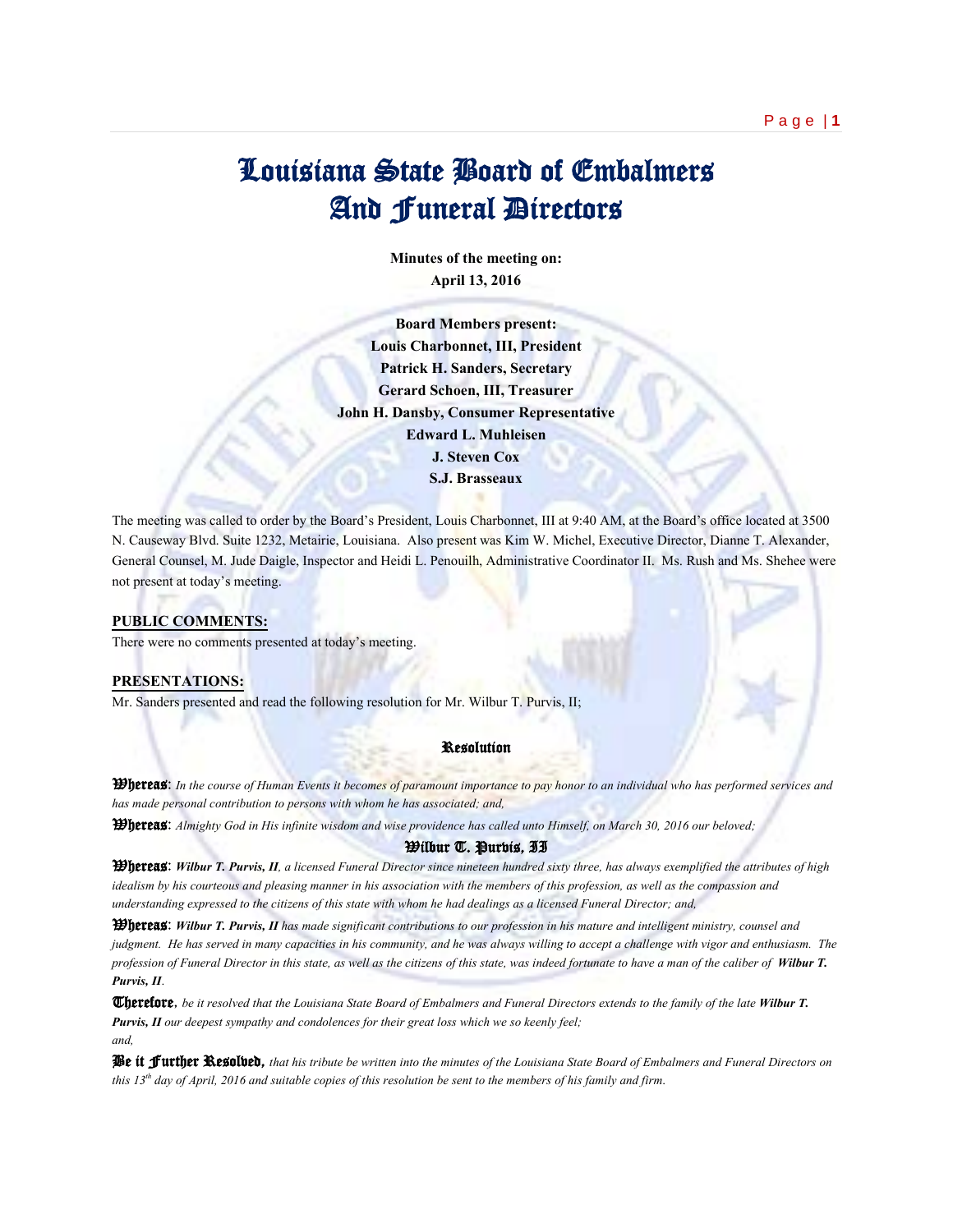The Resolution will be signed by the Board members and forwarded to Mr. Purvis' family.

## **COMPLIANCE HEARING(s):**

Present were: John Morris, Assistant Attorney General as Hearing Officer Chanel R. Debose, Prosecuting Attorney Dianne T. Alexander, General Counsel

#### **A. In the Matter of Jorden Taylor and the former Rayne Memorial Funeral Home, Rayne**

**I. In the Matter of Diane Miles vs Jorden Taylor and the former Rayne Memorial Funeral Home, Rayne** was convened at 10:00 AM.

Jorden Taylor and Diane Miles were not present for today's hearing.

Dianne T. Alexander was present to offer testimony.

Motion was made by Mr. Dansby, seconded by Mr. Schoen and unanimously passed that this matter be continued.

## **II. In the Matter of Angela Richard vs Jorden Taylor and the former Rayne Memorial Funeral Home**, **Rayne** was convened at 10:20 AM.

Jorden Taylor was not present at today's hearing.

Angela Richard and Dianne T. Alexander were present to offer testimony.

Motion was made by Mr. Brasseaux, seconded by Mr. Cox and unanimously passed that the Board will take this matter under advisement.

# **III. In the Matter of John Trahan vs Jorden Taylor and the Former Rayne Memorial Funeral Home, Rayne** was convened at 10:40 AM.

Jorden Taylor was not present at today's hearing.

Tammy Snyder, John Trahan and Dianne T. Alexander were present to offer testimony.

Motion was made by Mr. Brasseaux, seconded by Mr. Cox and unanimously passed that the Board will take this matter under advisement.

**B. In the Matter of Joseph Wilturner and Wilturner Funeral Home, Crowley**

**I. In the Matter of Yvonne Moore vs Joseph Wilturner and Wilturner Funeral Home, Crowley** was convened at 12:15 PM. Joseph Wilturner was present with a request for a continuance of the matters before the Board due to the absence of Mr. Wilturner's legal counsel.

Motion was made by Mr. Sanders, seconded by Mr. Brasseaux and unanimously passed that Mr. Wilturner voluntarily surrender his individual license and also the license of the establishment for Wilturner Funeral Home until the hearing rescheduled date of May 5, 2016 at 1:00 PM.

**II. In the Matter of Anita Marigny vs Joseph Wilturner and Wilturner Funeral Home, Crowley** was convened at 12:30 PM. Motion was made by Mr. Sanders, seconded by Mr. Brasseaux and unanimously passed that this hearing will also be continued until May 5, 2016 at 1:00 PM.

#### **BOARD/STAFF ISSUES**

#### **A. Executive Director's report by Kim W. Michel**

A copy of the "Mission Statement" which is posted on the website was presented for the Board members to review as per Mr. Charbonnet.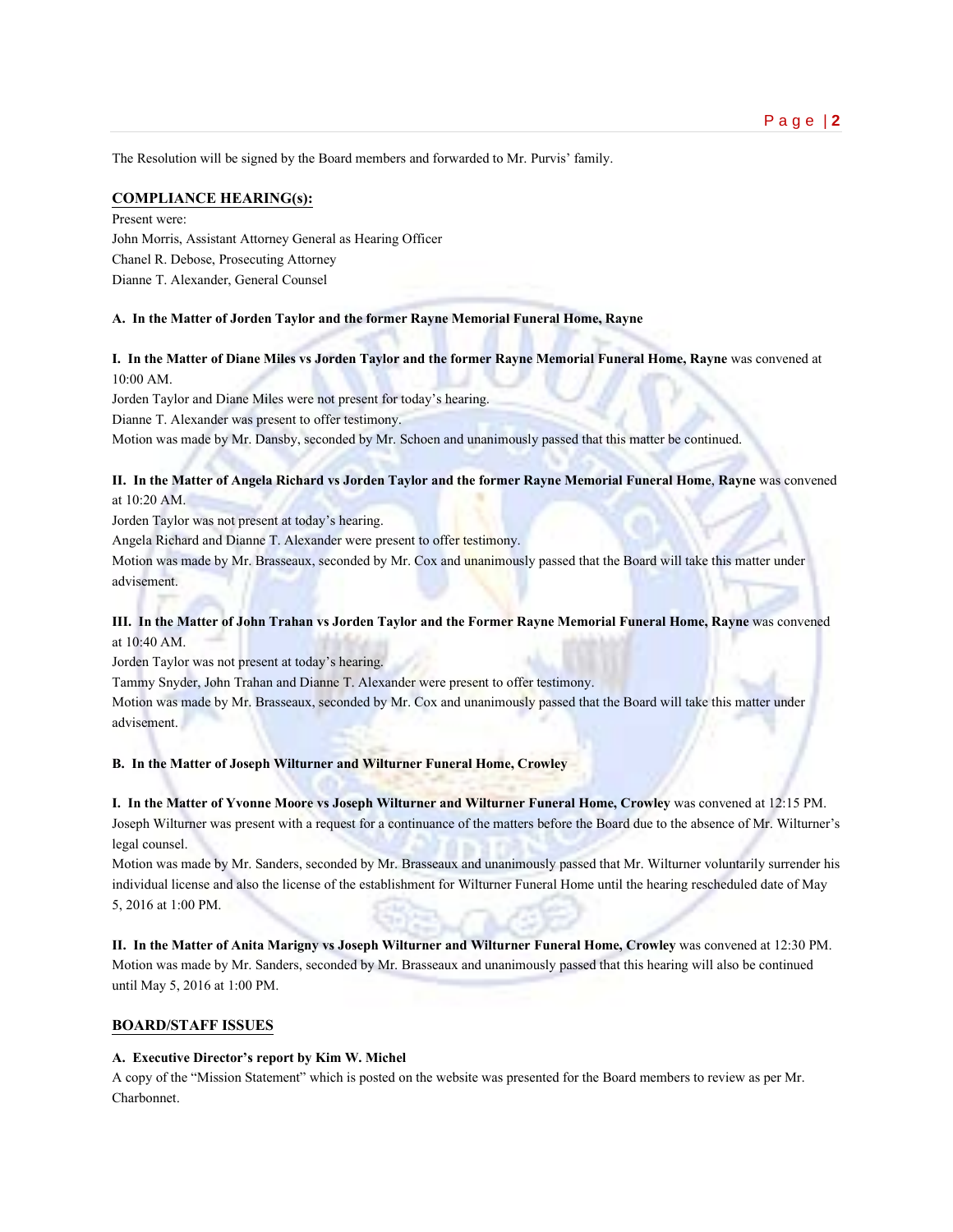Update; Guy Keller, temporary license 0482, with regard to Mr. Keller's Tennessee license and the issue date on the TN Certification as October 2015. Mr. Keller's original license was issued in 1993. During the time frame of selling two funeral homes in Tennessee and moving to Louisiana, his TN license had lapsed for a short period. Mr. Keller reinstated his TN license in October 2015 at the same time as he applied for a temporary license in Louisiana. Tennessee certifies the date a license was reinstated as opposed to the original issue date if the license has lapsed. Due to the discovery with regard to the dates, it was determined that there was no error on part of the staff when a temporary license was issued to Mr. Keller.

Motion was made by Mr. Cox, seconded by Mr. Brasseaux and unanimously passed to accept the Executive Director's report as presented.

Update; With regard to the correct lease rates for Suite 1232, Executive Towers, the lease rates that were distributed at the last Board meeting included remodeling fees for the suite. The correct approved lease rates were distributed for the Board members to review that do not include remodeling fees for the suite.

#### **B. Inspector's report by M. Jude Daigle**

Motion was made by Mr. Brasseaux, seconded by Mr. Cox and unanimously passed to accept the Inspector's report as presented.

#### **MINUTES**

The minutes of the March 9, 2016 meeting were presented to the Board members for review and approval.

Motion was made by Mr. Dansby, seconded by Mr. Cox and unanimously passed that the minutes be approved as presented with a correction to add Mr. Dansby's name to the attendance of the March 9, 2016 meeting minutes.

### **FINANCIAL**

Financial Report and Budget update Fiscal 2015/2016.

Motion was made by Mr. Sanders, seconded by Mr. Brasseaux and unanimously passed to accept the financial report and budget update for fiscal 2015/2016.

#### **COMPLAINT SUMMARY**

For informational purposes only, the Board members were presented with a numerical listing of all open matters remaining at the end of fiscal 2014/2015, together with a numerical listing of the complaints filed for fiscal 2015/2016, to date which also included a brief summary statement regarding the recent matters resolved through the Complaint Review Committee.

#### **REGULATIONS, RULES AND PROCEDURES**

Session Bills – SB 179, SB 166, HB 815, HB 672 and HB 618 was presented to the Board Members for review.

LAC – LA Register – Rule promulgation has ended with the rules being published in the March 20, 2016 register.

#### **EXECUTIVE SESSION**

Motion was made by Mr. Schoen, seconded by Mr. Sanders and unanimously passed that the Board move into Executive Session at 12:40 PM for the following reasons;

Discussion and determination of sanctions for the compliance hearings today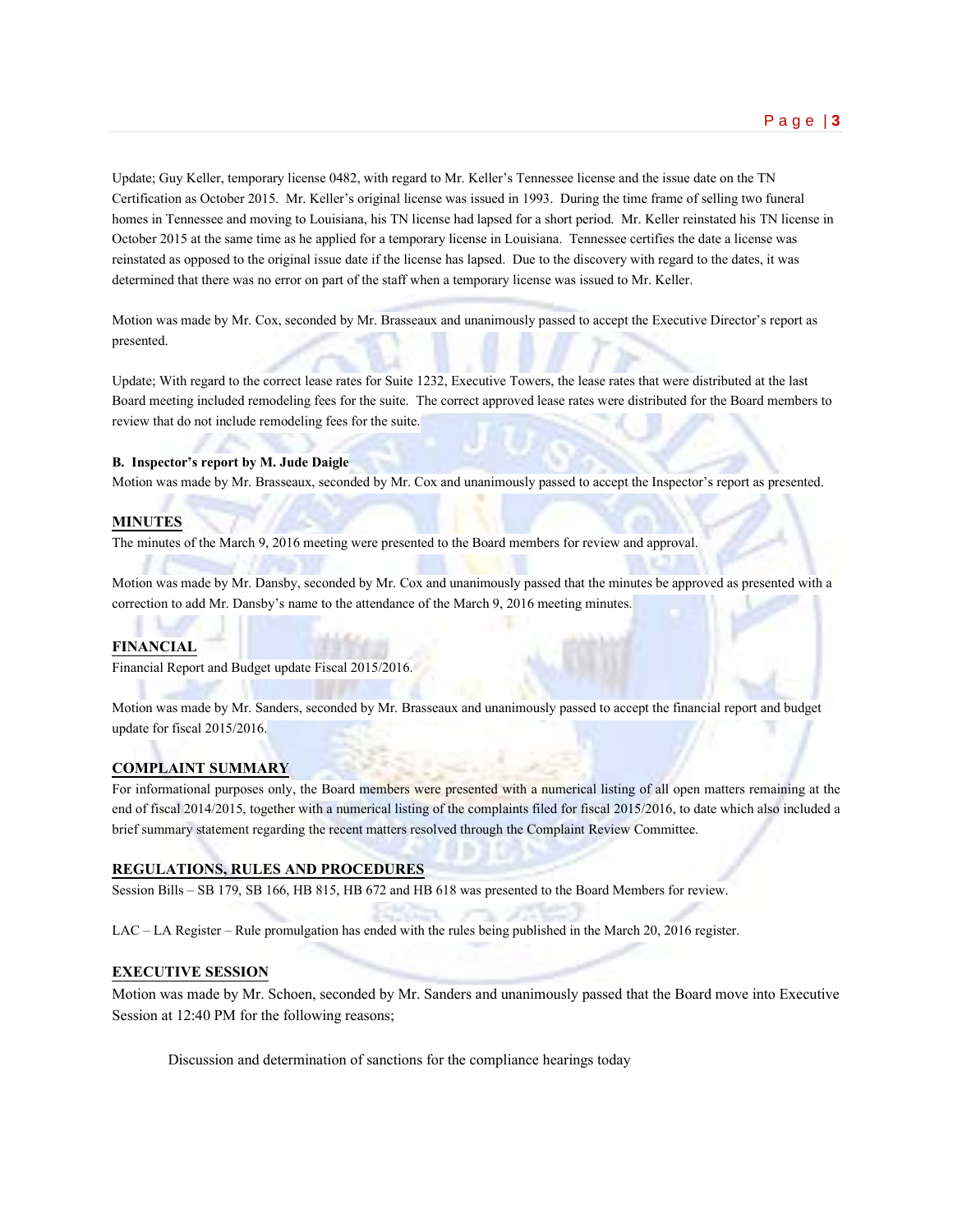Motion was made by Mr. Schoen, seconded by Mr. Sanders and unanimously passed that the Board move out of Executive Session at 1:00 PM for the following compliance hearing determinations; **COMPLIANCE HEARING and/or ADMISSION and CONSENT DECISION(S)**

# **FINDINGS of FACT and DECISION of the BOARD**

This matter came before the Louisiana State Board of Embalmers and Funeral Directors for hearing on April

13, 2016.

Present:

**CHANEL R. DEBOSE**, Prosecuting Attorney, for and on behalf of the Louisiana State Board of Embalmers and Funeral Directors.

**DIANNE T. ALEXANDER, General Counsel, for and on behalf of the Louisiana State** Board of Embalmers and Funeral Directors.

After considering the law, the evidence, the testimony of the witnesses, and the entire record of these

proceedings, together with the explanations which were submitted by the witness, and made a part of the record on

behalf of licensee before the Board on April 13, 2016, and the additional documentation which was submitted with the

Board's permission, on behalf of Mr. Jorden L. Taylor following the presentation of April 13, 2016, the Board finds as follows:

# **FINDINGS of FACT**

That **JORDEN L. TAYLOR** is a licensed funeral director (U-1328), and was the owner and the designated manager of the former entity known as Rayne Memorial Chapel and Funeral Parlor Rayne, Louisiana and, therefore, subject to the jurisdiction of this Board; That evidence contained within the record of these proceedings, together with the testimony of the witnesses made within the presentation, reflects that **JORDEN L. TAYLOR** is guilty of violating the provision of LA R.S. 37:865 (A) (B) and 37: 864: (A) (5).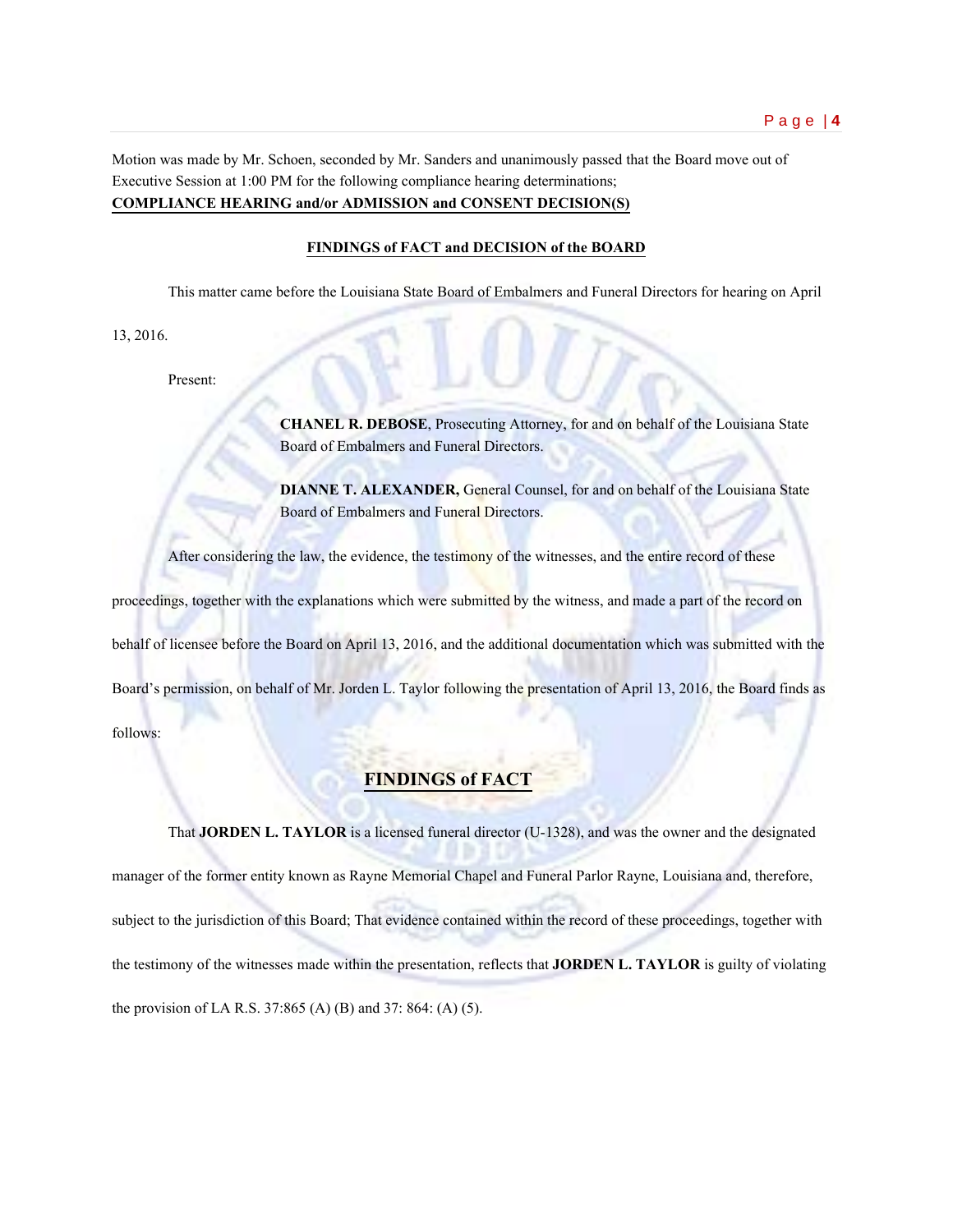# **CONCLUSIONS**

As to **JORDEN L. TAYLOR**, the Board members found Mr. Taylor violated the provision of LA R.S. 37:846 A (5) (6) by engaging in unprofessional, unethical, and/or dishonest conduct evidenced by testimony of Dianne T. Alexander, Mr. Taylor was served a subpoena by United States Postal Service first class registered mail return receipt requested for the formal hearing on April 13, 2016; the green card was signed for on March 3, 2016 at 306 Pelican Ridge Cove Carencro, Louisiana by Brenda Taylor; the address was provided to the Board by Mr. Taylor; though summoned by subpoena and given notice of the formal hearing on March 3, 2016, Mr. Taylor failed to appear for the hearing.

As to **JORDEN L. TAYLOR**, the Board members found Mr. Taylor violated the provision of LA R.S. 37:846 A (5) (6) by engaging in unprofessional, unethical, and/or dishonest conduct evidenced by testimony of Tammy Snyder and John Patrick Trahan. Both Ms. Snyder and Mr. Trahan testified Mr. Taylor demanded \$500.00 be paid before he would provide the family with a certified death certificate for Ms. Snyder's sister Elaine D. Macip.

As to **JORDEN L. TAYLOR** the Board members found Mr. Taylor violated the provisions of LA R.S. 37:865 (A) (B) by converting preneed funeral funds for personal use or some other unauthorized use evidenced by the testimony of the complainant Angela Richard, a Revocable Preneed Funeral Agreement and an Assignment and a Statement of Funeral Goods and Services. Ms. Richard testified Mr. Taylor was paid \$2,358.00 for preneed funeral services for her father Maurice Richard but she never received the insurance policy or the policy number after multiple attempts to contact Mr. Taylor.

# **DECISION of the BOARD**

Accordingly, for the reasons as stated and as noted herein above;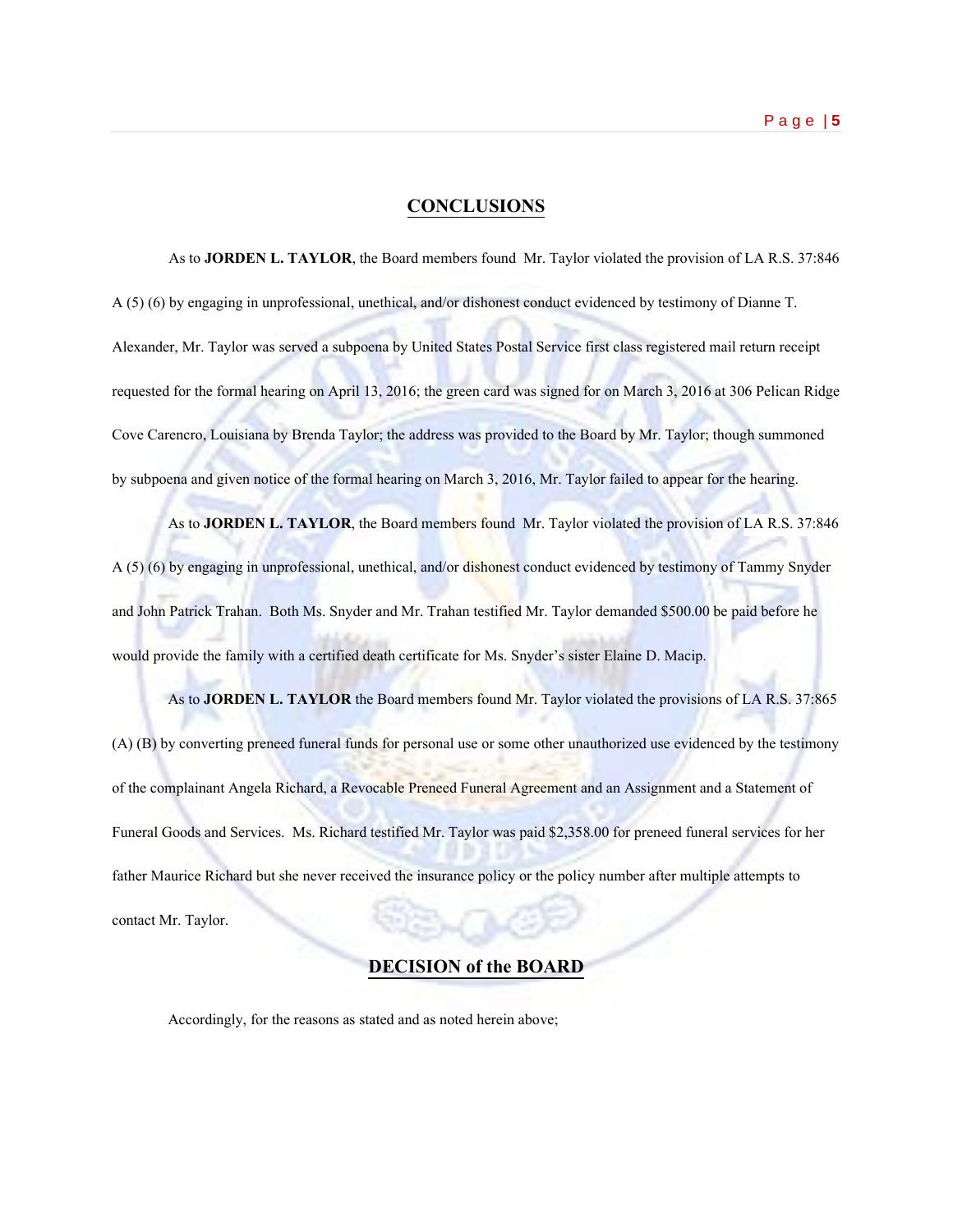**IT IS ORDERED BY THE BOARD THAT, JORDEN L. TAYLOR** is hereby found guilty of violating the provisions of LA R.S. 37:846 A (5) and 37: 865 (A) (B) accordingly, Mr. Taylor's funeral director's license is revoked.

# **IT IS FURTHER ORDERED BY THE BOARD THAT, JORDEN L. TAYLOR** for said violations of LA

R.S. 37:846 A (5) Mr. Taylor must pay a fine in the amount of two thousand five hundred dollars (\$2,500.00) for his failure to appear for the formal hearing on April 13, 2016 in the matter of Angela Richard v. Jorden L. Taylor and the entity formally known as Rayne Memorial Chapel & Funeral Parlor. Mr. Taylor must pay a fine in the amount of two thousand five hundred dollars (\$2,500.00) for his failure to appear for the formal hearing on April 13, 2016 in the matter of John Trahan v. Jorden L. Taylor and the entity formally known as Rayne Memorial Chapel & Funeral Parlor. Mr. Taylor must pay a fine in the amount of two thousand five hundred dollars (\$2, 500.00) for demanding five hundred dollars (\$500.00) for a death certificate. Mr. Taylor must pay fines in the amount of two thousand five hundred dollars (\$2,500.00) for violating LA R.S. 37:865 (A) (B) for his conversion of preneed funeral funds for an unauthorized purpose. **JORDEN L. TAYLOR** must pay the aforementioned fines totaling ten thousand dollars (\$10,000.00) and appear at a formal hearing before the Board will consider reinstatement of his revoked funeral director's license.

#### **NEW BUSINESS**

There being no further business to be addressed upon today's agenda, the meeting was then adjourned at 1:15 PM.

Patrick Sanders, Secretary